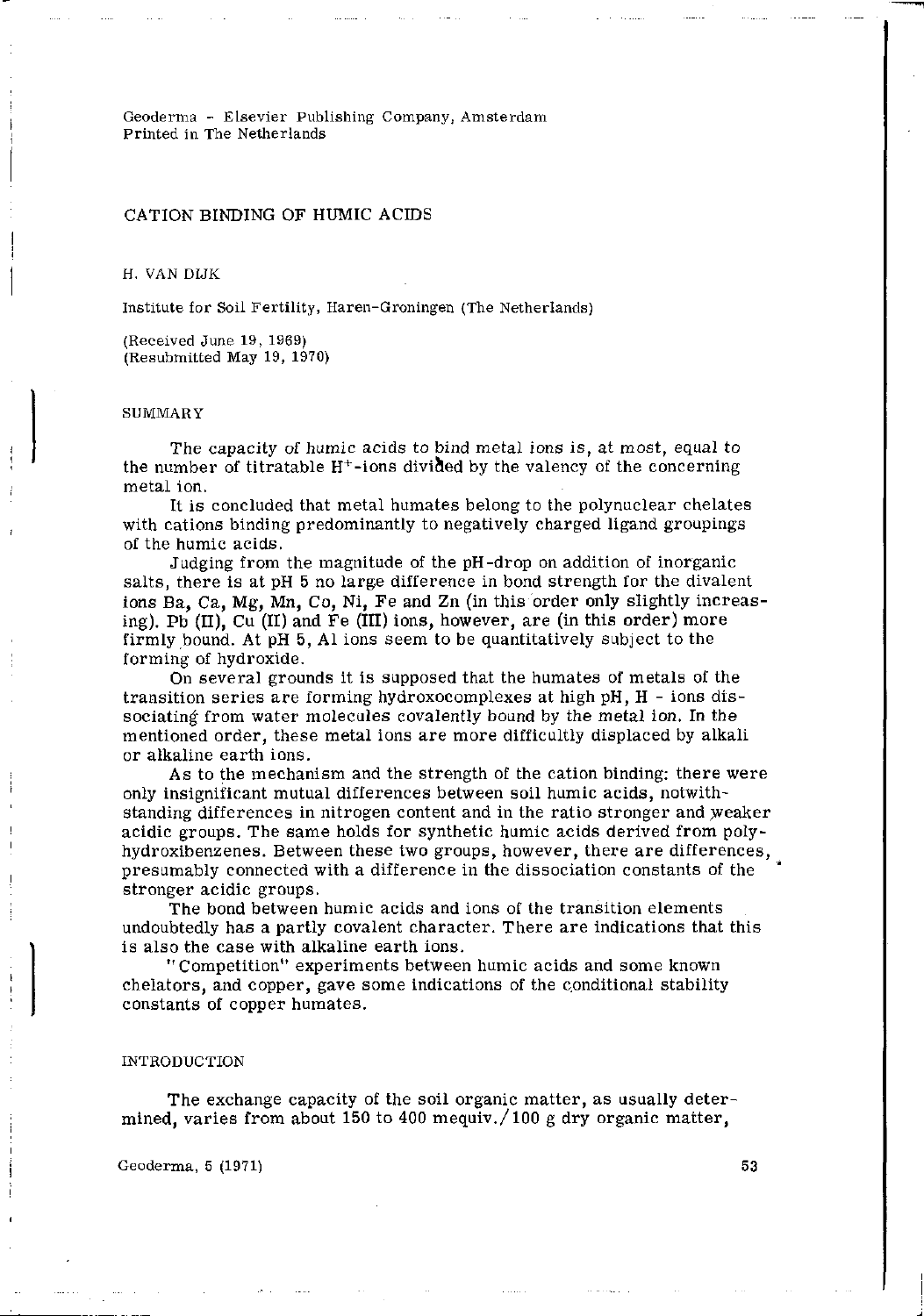which exceeds by far that of the mineral soil components. Of the total exchange capacity of the top layer of mineral soils, 25-90% is a result of the presence of the organic matter (Schachtschabel, 1940) and mainly due to its humic acid content. No wonder therefore, that the exchange behaviour of humic acids is studied by many investigators (see, e.g., the review given by Mortensen, 1963). We will refer to the relevant literature in the discussion of our results.

## MATERIALS AND METHODS

The extraction and purification of humic acids from different soil types has been described in a former publication (Van Dijk, 1959): Extraction with a solution containing 0.1 mole NaOH and 0.2 mole NaF per litre. high-speed centrifugation, precipitation at pH 1.0, centrifugation, resolution in a 0.1 *M* Na<sub>4</sub> P<sub>2</sub>O<sub>7</sub> solution, high-speed centrifugation, reprecipitation by acidifying and percolation of a suspension in water over Amberlite I.R.A. 400 (OH) and I.R. 120 (H), respectively. This method does not give the highest yields, but humic acids are obtained with relatively low ash contents, which was preferred.

Synthetic humic acids were prepared by oxidizing hydroquinone. pyrocatechol and pyrogallol in alkaline and in ammoniacal solution with gaseous oxygen.

As a method for studying the cation binding we used mainly the potentiometric titration in aqueous solution, as formerly described (Van Dijk, 1960). The concentration of humic acids was always 0.50 mequiv./60 ml, calculated from equivalent weights, derived by conductometric titrations with bariumhydroxide (Van Dijk, 1960). The cations of which the binding by humic acids were investigated, were usually added to the titration solution as nitrates (in some cases as sulphates), chloride ions as potential complexforming ions being excluded.

The "competition" experiments, mentioned at the end of section "Some notes on the nature and the stability of the cation binding", were carried out as follows: To 0.50 mequiv. humic acids, dissolved in a 0.1 *M*  KNO<sub>3</sub> solution, 0.50 mequiv. Cu (NO<sub>3</sub>)<sub>2</sub> was added and sufficient 0.2 N KOH to bring the pH to exactly 6.0 (solution A). The solutions were made and kept in a nitrogen atmosphere .

Besides,  $0.1$  M KNO<sub>3</sub> solutions were made containing 0.25 mmole aminotriacetic acid (ATA; nitrilotriacetic acid), 0.25 mmole aminodiacetic acid (ADA; iminodiacetic acid), 0.25 mmole salicylic acid, 0.50 mmole glycine or 0.50 mmole serine, respectively. Each of these solutions also contained 0.50 mequiv. Ba( $NO_3$ )<sub>2</sub> and the pH was adjusted at 6.0 (solution B).

Then, a solution B was added to and thoroughly mixed with a solution A, and left standing overnight. (Up till then the experiment is carried out in a nitrogen atmosphere.)

Thereafter the mixture is centrifuged and copper is determined in the centrifugate with Na-diethyldithiocarbamate as described in Fiskell (1965, pp.1082-1083, method of Cheng and Bray). The copper and barium chelates of ATA etc. are soluble, whereas those of the humic acids are insoluble.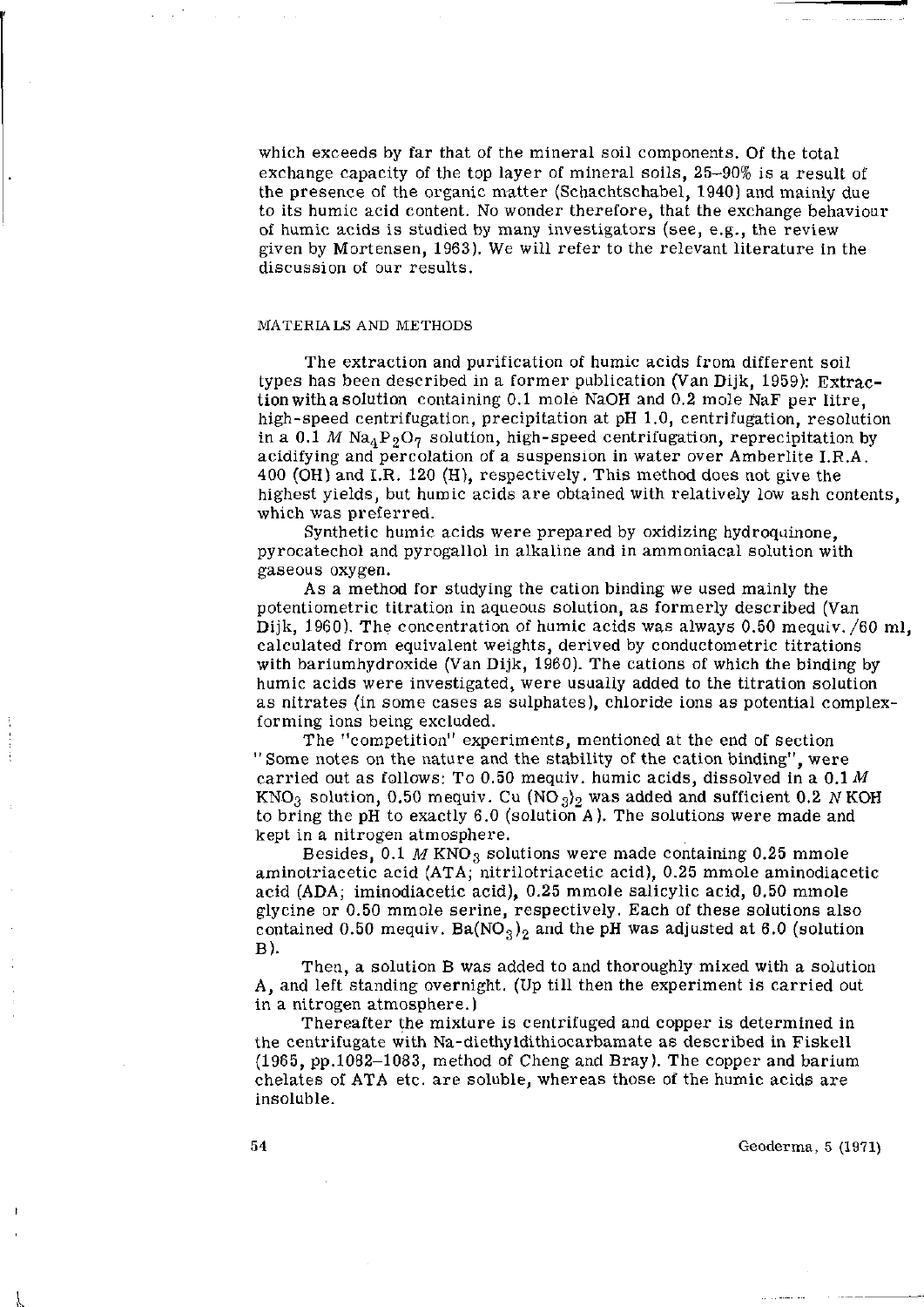As a check, the humate precipitate is washed with distilled water, extracted with a 1 *N* HCl solution and the copper extracted is again determined as mentioned. The agreement was satisfactory.

All experiments were made in duplicate.

#### RESULTS AND DISCUSSION

## *The interpretation of the course of the titration curve of humic acids, in presence of inorganic salts*

Fig.l shows the titration curves of humic acids I (without inorganic salt) and II-IV (in the presence of copper  $(II)$ -nitrate). The titration curve V of a pure copper nitrate solution is also given, with the ordinate  $0.5$ mequiv. shifted to the right. The latter curve shows a course which is normal when titrating inorganic copper salts: as soon as KOH is added (and the pH increases to 5.5), copper hydroxide, or more exactly, copper oxide hydrate is formed and the curve turns to horizontal. When 0.5 mequiv. KOH is added (and all copper is converted into oxide hydrate) a sharp increase of pH occurs.

The curves II and III, on the contrary, do not turn to horizontal at pH 5.5. This means that there are no free copper ions present. With curve IV 0.25 mequiv. Cu shows the behaviour of free copper ions; 0.50 mequiv. (i.e., 0.25 mg-atom) appears to be bound by the humic acids.

The first important conclusion, therefore, is that the humic acids



Fig.l. Potentiometrie titration of 0.50 mequiv. humic acids no. 082 I in 60 ml of water with a 0.3346 N KOH-solution: I: without salts; II: in presence of 0.25 mequiv.  $Cu(NO<sub>3</sub>)<sub>2</sub>$ ; III: in presence of 0.50 mequiv. Cu(NO<sub>3</sub>)<sub>2</sub>; and IV: in presence of 0.75 mequiv. Cu(NO<sub>3</sub>)<sub>2</sub>. [V: potentiometric titration of 0.50 mequiv. Cu(NO<sub>3</sub>) 2 in 60 ml of water with KOH; ordinate 0.5 mequiv. shifted to the right.]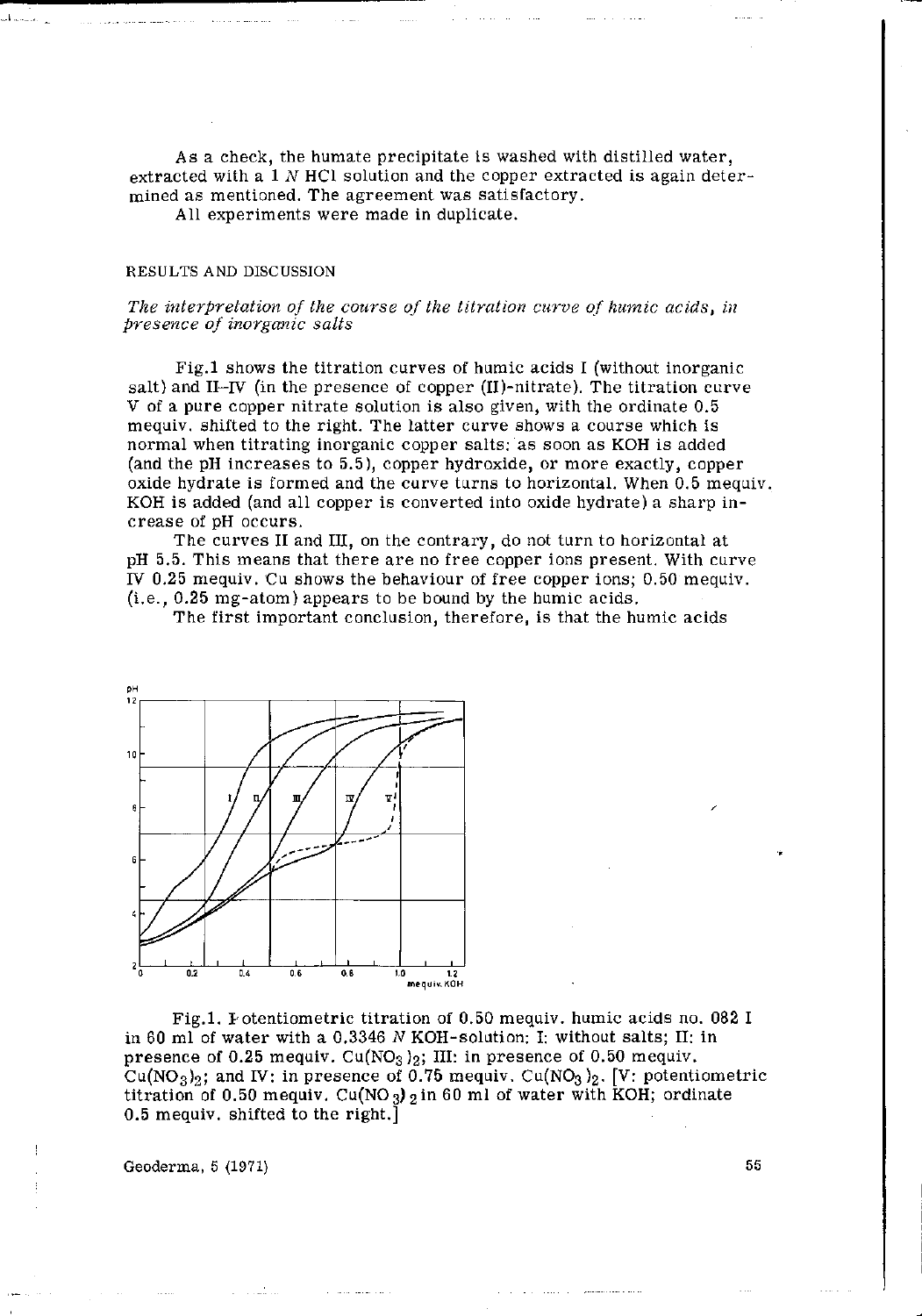are able to bind so many copper ions as correspond with half of the acid groupings.

Fig.2 gives a more detailed insight into what occurs at a different pH: the addition of 0.10 mequiv. KOH brings the pH from 3.20 to 4.65. It is assumed that there occur at least 0.10 mequiv. anionic (probably carboxylate) groupings of the humic acids as charged groups. Nevertheless, on addition of 0.10 mequiv. copper nitrate the pH decreases again to 3.40 and 0.08 mequiv. KOH is needed to neutralize this decrease. Thus, the copper ions have displaced protons from the humic acids. (The pH is still too low for the forming of oxide hydrate.)



Fig.2. Potentiometrie titration of 0.50 mequiv. humic acids no. 082 I in 60 ml of water: I: with KOH; and II: alternately titrated with KOH (ascending parts of the curve) and  $Cu(NO<sub>3</sub>)<sub>2</sub>$  (vertical parts of the curve).

Most likely is a direct displacement, whereby one valence of the Cu ion is bound to a "free" anion group, and the other to a formerly protonated, weakly acidic group, e.g., a phenolic hydroxyl group. These groups are not free to move independently. To bind a copper ion, both ligand "dents" must have been already close together before. In that case, however, it is to be expected that one proton dissociates easily, whereas the second is much more firmly held, just as, for example, with salicylic acid of which the  $pK_1$  is lower than the pK of benzoic acid, but  $pK_2$  is higher than the pK of phenol.

As an example of what may have happened in this pH region, the following equation may be given:

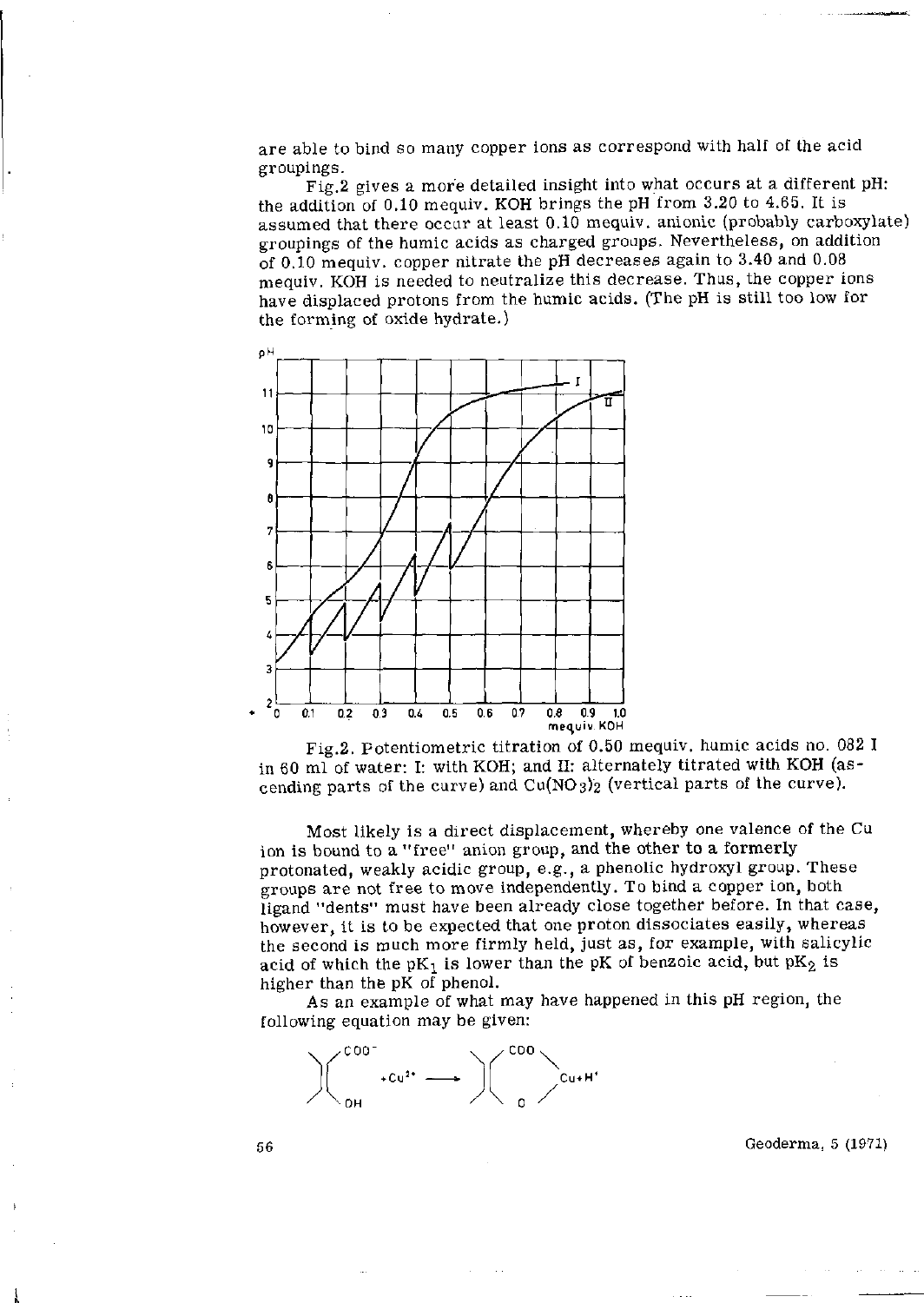In principle, it may also have been two carboxylgroups (Schnitzer and Skinner, 1963) or two phenolic OH-groups, and both ligands need not implicitly be neighbouring groups of one ring or chain. In favour of the equation given is that, according to Himes and Barber (1957) and Schnitzer and Skinner (1965), the carboxyl groups and the phenolic hydroxyl groups are not independently participating in the binding of metal ions.

Upon further alternate addition of 0.1 mequiv. KOH and 0.1 mequiv. copper nitrate, a similar course of pH occurs (Fig.2, curve II). The displacement theory, holding at low pH, could only then hold well here if copper humate, contrary to potassium humate, is not subject to hydrolysis. A very strong argument against this theory, however, is that barium humate is also not subject to hydrolysis, but nevertheless there is no pH-drop when barium nitrate is added to the humic-acid solution after previous addition of 0.50 mequiv. KOH.

There can also be no question of a displacement of protons from "non-acidic" groups, as in that case an only slightly lower pH-drop should occur when besides copper nitrate, an excess of potassium nitrate is present.(Slightly lower, because of the somewhat decreased activity coefficient of  $H^+$  at ionic strength 0.1.) In the latter case, however, a p was hardly observable.

Still another explanation for the pH-drop at the fifth titration step in curve II would be the occurrence of a "basic" copper humate, i.e. copperhydroxide-humate, e.g.:



However, we think this also improbable on the following grounds:

(1) The copper-humate bond appears to be very stable at this pH. Even at still higher pH there is no decomposition in copper-oxide hydrate and potassium humate. By a twenty-fold excess of Ba-ions, less than one third of the copper ions is exchanged at a pH of about 6, and if only 0.25 mequiv. (i.e., half equivalent amount) of Cu-ions were present, no copper ions were exchanged at all, although barium salts show less tendency for forming hydroxide salts (barium hydroxide is a strong base).

(2) In the order Mn, Co, Ni, Pb, Cu, Fe(III), an ever smaller amount of metal ions could be exchanged against barium ions. With inorganic salts, however, in this order there is an increasing tendency of forming of oxide hydrates'.

(3) All humic acids are flocculated in presence of equivalent amounts of di-or trivalent metal ions, this being still the case'when an equivalent amount of KOH already has been added. On further addition of KOH, however, the precipitate gradually redissolves completely, which is not to be expected when hydroxide humâtes would have been formed.

In our opinion, the most plausible reaction mechanism at low pH is the displacement of protons from acidic groups of the humic acids, whereas at a higher pH protons are dissociated from water molecules which were covalently bound to the copper ions, giving a hydroxo complex, e.g.: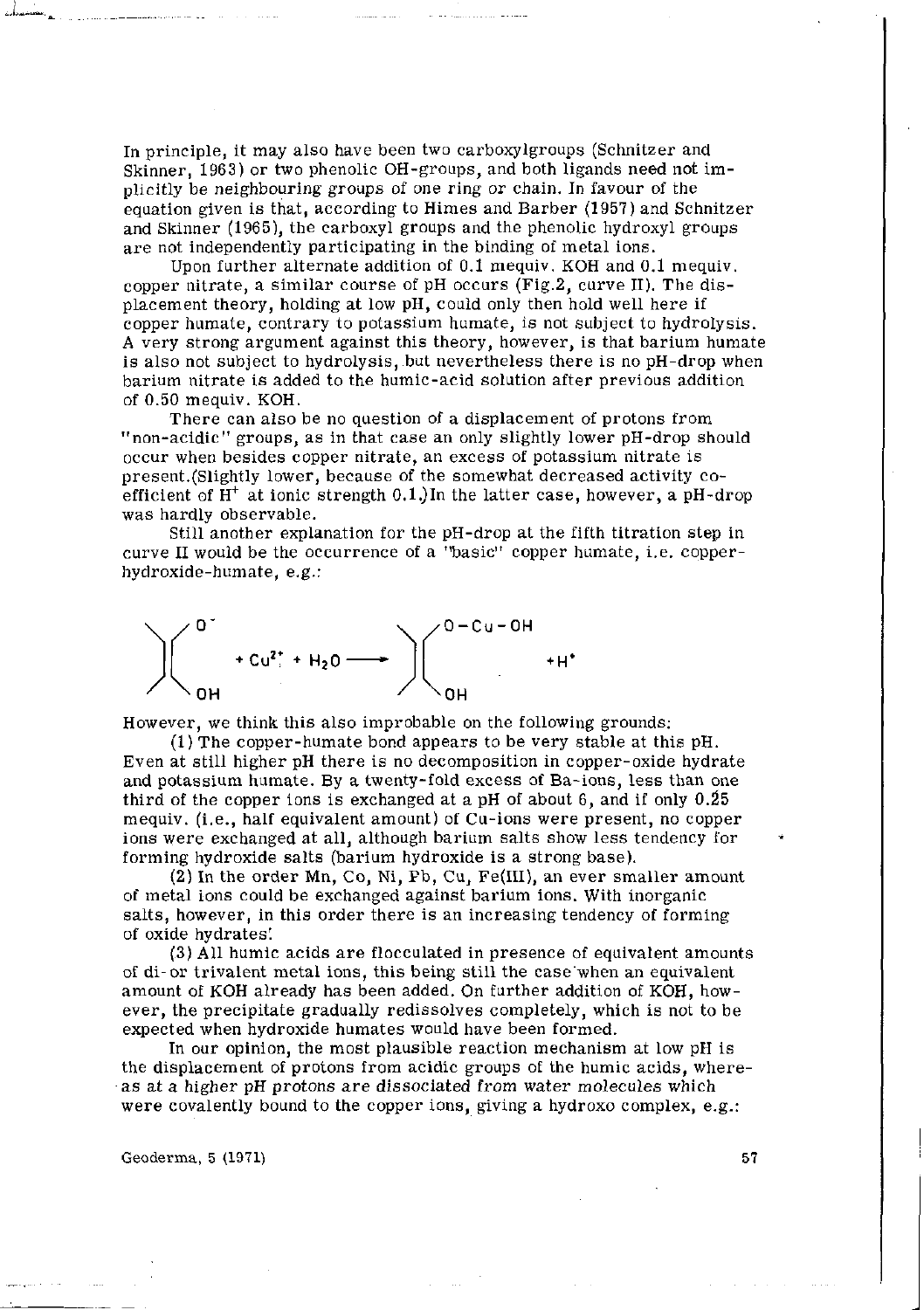

It is the latter complex which we suppose to be formed on adding the last 0.1 mequiv. of copper salt in the fifth titration step, the protons dissociating from the water molecules covalently bound by the copper ions being responsible for the drop in pH. (To a certain extent these protons were already dissociated from the hydrated copper ions, the salt solution being slightly acid, before the complex was formed.) (According to the I.U.P.A.C. nomenclature, 1959, this is a polynuclear chelate since one humic acid molecule is able to bind several copper ions.)

This supposition explains the high stability of the copper humate at higher pH (strictly speaking, this should be denominated a hydroxo-humatocuprate).

Whether the copper ions, not exchangeable against barium at pH 6, are those which with one valency are bound to stronger acidic groups, cannot be said with certainty, but it seems not improbable since at a certain pH a complex is often more stable the weaker the acid (Martell and Calvin, 1953).

This explains also why the metal ions are more difficultly exchanged against barium in the order Mn, Co, Ni, Pb, Cu. This is about the order of increasing tendency of formation of hydroxo complexes.

Finally, this theory explains the resolution of the flocculated metal humâtes on addition of more KOH. The particles were flocculated while they had lost their negative charge by binding metal ions. On forming hydroxo complexes they got negatively charged again, resulting in a repeptization.

## *Comparison of different cations*

In Fig.3, curve I shows the course of the pH on a similarly intermittent addition of 0.1 mequiv. calcium nitrate. At the start, here also there is a displacement of protons from the humic acids, although to a smaller extent than with copper nitrate, while calcium is bound less strongly. When 0.5 mequiv. KOH is added, the fifth addition of 0.1 mequiv. calcium nitrate only causes a very small pH-drop, as could be expected in view of the small tendency of calcium to form hydroxo complexes.

Curve II is the analogue obtained with Fe  $NO<sub>3</sub>$ )<sub>3</sub>. However, here the first addition of 0.1 mequiv. iron nitrate may result in the formation of a "basic" salt, as is already the case with iron(III) nitrate at a pH lower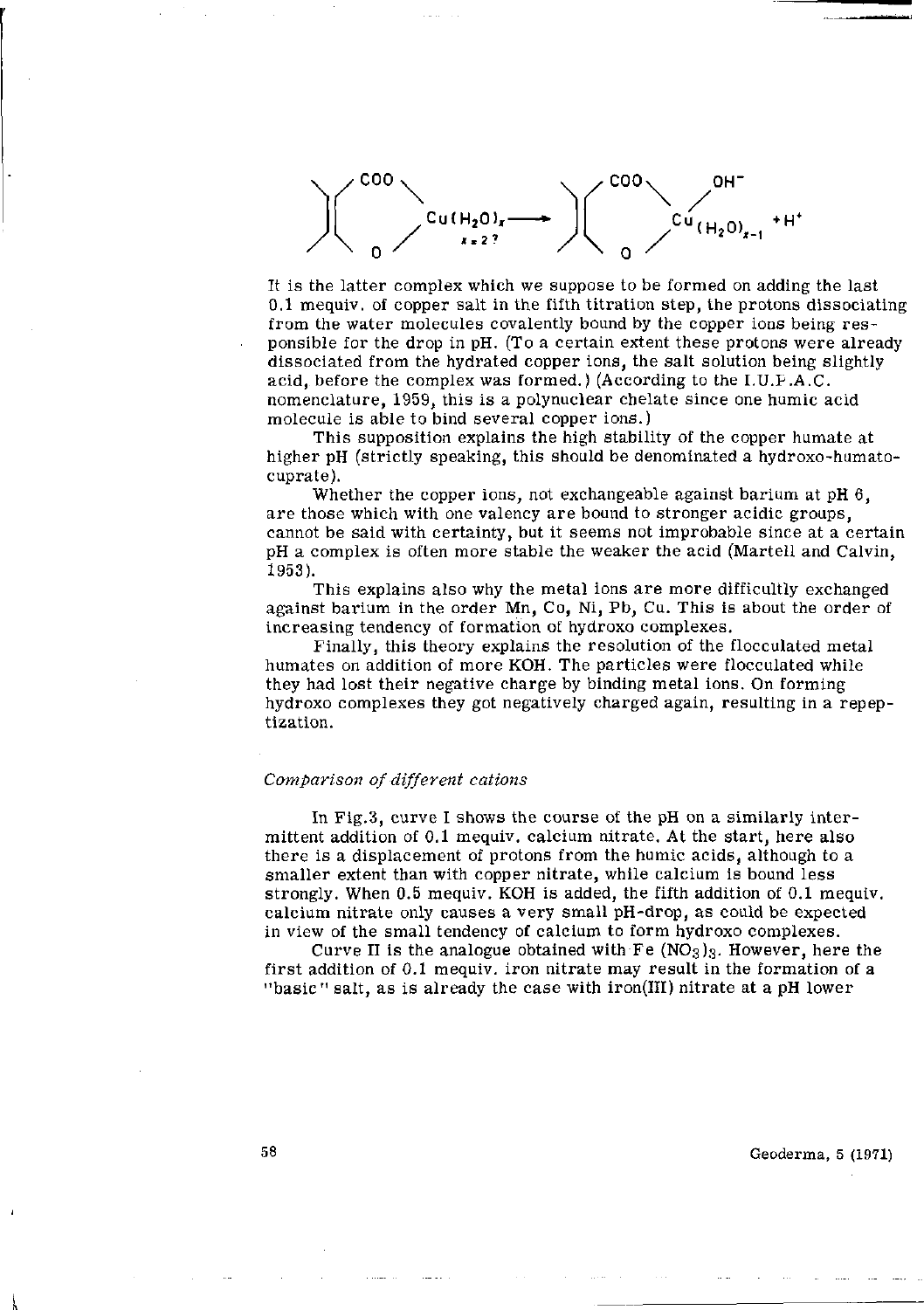

Fig.3. Potentiometric titration of 0.50 mequiv. humic acids no. 082 I in 60 ml of water: I: alternately titrated with KOH (ascending parts of the curve) and  $Ca(NO<sub>3</sub>)<sub>2</sub>$  (vertical parts of the curve); and II: as I, but with  $Fe(NO<sub>3</sub>)<sub>3</sub>$  instead of Ca(NO<sub>3</sub>)<sub>2</sub>. [III: potentiometric titration of 0.50 mequiv.  $Fe(NO<sub>3</sub>)<sub>3</sub>$  in 60 ml of water with KOH.]

than 3 (see curve III). At higher pH, a further forming of a hydroxo complex is very probable again, e.g., as in the following hypothetical equation:



This interpretation can be considered as a refinement of the reaction course, suggested by Schnitzer and Skinner (1963). In one respect, however, our results strongly differ from theirs, viz. also in case of iron(III) humâtes we got no decomposition in K-humate and iron-oxide hydrate at high pH.

Geoderma,  $5 \left( 1971 \right)$  59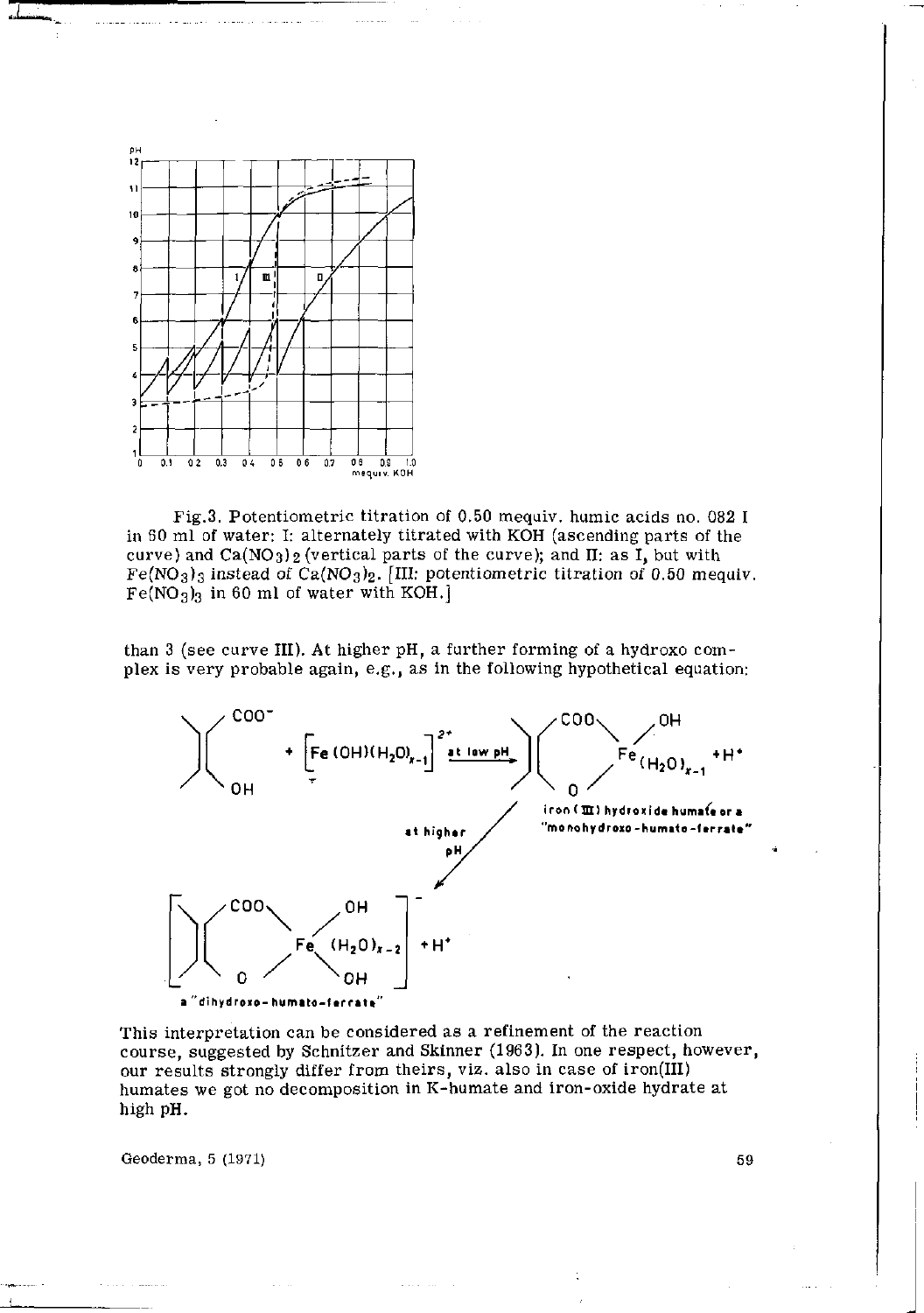Fig.4 shows the titration curves of one of the humic acids in presence of various salts, added in equivalent amounts. Aluminium shows a behaviour, deviating from that of all the other metal ions, viz. at pH 4.1 the aluminium ions are quantitatively converted into Al-oxide hydrate, just as is the case with inorganic Al-salts. Thus it is found that humic acids (it was checked with other humic acids) are not able to "protect "aluminium ions from being converted into oxide hydrate. This result is in contradiction with a statement of Wright and Schnitzer (1963), but confirms the opinion of other authors (e.g., Scheffer and Ulrich, 1960, p.78), that aluminium ions are much less strongly bound than iron(III) ions.



Fig.4. Potentiometrie titration of 0.50 mequiv. humic acids no. 082 I in 60 ml of water with KOH (left curve), and in presence of 0.50 mequiv. inorganic Mg-, Mn-, Ni-, Zn-, Cu-, Fe(III)-, or Al-salt, respectively.

All cations mentioned in Fig.4 show a clearly visible effect on the course of the curves, the extent of the effect, however, is different and pH-dependent. At a pH of about 3 the differences between the cations are only small. At this pH the main part is still present as "free" ions. For example, in the presence of an equivalent amount of copper(II) ions at pH 3, about 70% of these ions are "free". (Practically all metal ions can be exchanged against  $H^+$ , as is also mentioned by Basu et al.,

In Table I we recorded the effect of the presence of metal ions as the differences in pH ("pH-drop") between the humic acid solution (0.50 mequiv. /60 ml water) without any salt and this solution after adding equivalent amounts of salts, both after addition of 0.25 and 0.50 mequiv. KOH, respectively (marked as  $s = \frac{1}{2}$  and  $s = 1$ , resp.).

Instead of this pH-drop, also the horizontal displacement of the curves can be taken as a measure of the effect of the presence of metal ions, i.e., the number of mequiv. of base to be added in excess in presence of these ions to achieve the same pH as in absence of these ions (in Table I recorded as  $\Delta$  mequiv. base). Table I shows that, for humic acids, pH-drop and  $\Delta$ mequiv. base qualitatively give the same information.

At  $s = \frac{1}{k}$ , the cations clearly diverge into two groups: Firstly, the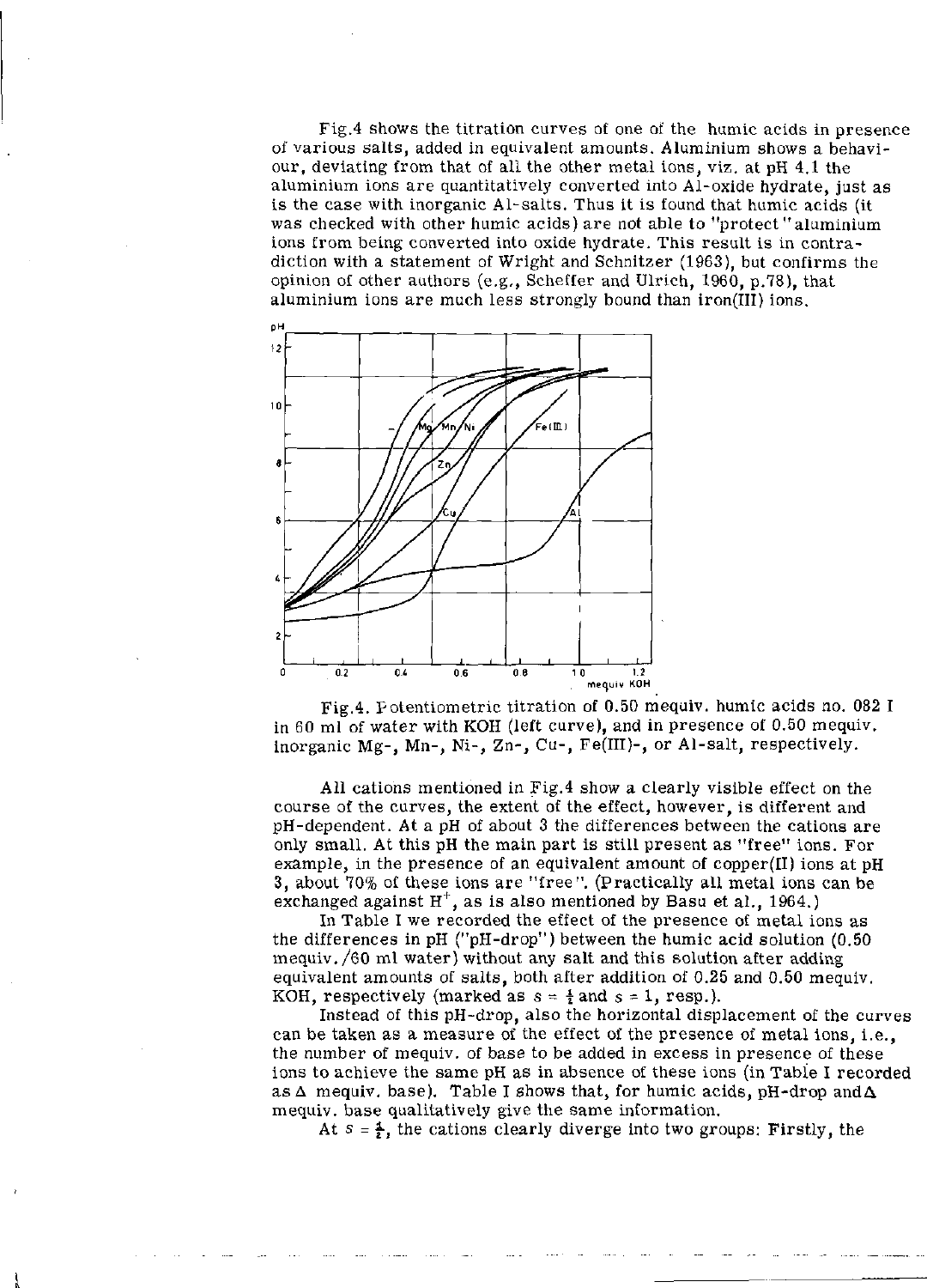#### TABLE I

| Salt                              | $s =$                  |         |                                   | $s = 1$ |               |                                   | рH                                         |
|-----------------------------------|------------------------|---------|-----------------------------------|---------|---------------|-----------------------------------|--------------------------------------------|
|                                   | рH<br>$pH -$<br>"drop" |         | Δ<br>mequiv.<br>base <sup>1</sup> | pH      | -Hq<br>"drop" | Δ<br>mequiv.<br>base <sup>1</sup> | oxide<br>hvdrate<br>formation <sup>2</sup> |
| None                              | 6.2                    |         |                                   | 10.6    |               |                                   |                                            |
| KNO <sub>3</sub>                  | 6.2                    | 0       | $\mathbf 0$                       | 10.6    | $\mathbf 0$   | $\theta$                          |                                            |
| Ba(NO <sub>3</sub> ) <sub>2</sub> | 5.2                    | 1,0     | 0.07                              | 10.5    | 0.1           | 0.02                              |                                            |
| Mg(NO <sub>3</sub> ) <sub>2</sub> | 5.2                    | 1.0     | 0.07                              | 10.0    | 0.6           | 0.08                              | 10.5                                       |
| Ca(NO <sub>3</sub> ) <sub>2</sub> | 5.0                    | 1,2     | 0.09                              | 9.9     | 0.7           | 0.08                              |                                            |
| Mn(NO <sub>3</sub> ) <sub>2</sub> | 5.0                    | 1.2     | 0.09                              | 9.2     | 1.4           | 0.12                              | $8.5 - 8.8$                                |
| Co(NO <sub>3</sub> ) <sub>2</sub> | 4.9                    | 1.3     | 0.10                              | 8.4     | 2.2           | 0.15                              | 6.8                                        |
| Ni(NO <sub>3</sub> ) <sub>2</sub> | 4.8                    | 1.4     | 0.11                              | 8.1     | 2,5           | 0.16                              | 6.7                                        |
| FeSO <sub>4</sub>                 | 4.7                    | 1,5     | 0.12                              | 7.5     | 3.1           | 0.18                              | b, b                                       |
| ZnSO <sub>4</sub>                 | 4.8                    | 1.4     | 0.11                              | 7.3     | 3.3           | 0,19                              | $6.8 - 7.1$                                |
| Pb(NO <sub>3</sub> ) <sub>2</sub> | 3.9                    | $2.3\,$ | 0.17                              | 6, 8    | 3.8           | 0.22                              | 6.0                                        |
| Cu(NO <sub>3</sub> ) <sub>2</sub> | 4.0                    | $2.2\,$ | 0.18                              | 6.1     | 4.5           | 0.26                              | 5.3                                        |
| Fe(NO <sub>3</sub> ) <sub>3</sub> | 2.8                    | 3,4     | $\geq 0.25$                       | 4.2     | 6.4           | 0.42                              | $\overline{2}$                             |

The effect of the addition of an equivalent amount of metal salt to the humic acids no. 082 I (0.50 mequiv. in 60 ml of water) measured after addition of 0.25 mequiv. KOH (s =  $\frac{1}{2}$ ) and 0.50 mequiv. KOH (s = 1)

 $1 \Delta$  mequiv. base = amount of KOH to be added in excess to achieve the same pH as in absence of salts.

^ I.e., the pH at which oxide hydrates of the corresponding metals begin the precipitate from 0.02 molar salt solutions. (After Kolthoff and Elving, 1959, p.806.)

group of Ba to Zn, which does not show much difference in affinity to humic acids at pH 5. The formation of hydroxo complexes does not yet play an important role. Secondly, the ions of Pb, Cu and Fe(III), for which the affinity is found to be considerably higher, especially for Fe(III).

At  $s = 1$  the mutual divergence is much larger. As stated before, we ascribe this to an increasing tendency for forming hydroxo complexes, bringing about a stabilization of the complex. The order of increase of the pH-drop is the same as found in the exchange experiments with bariumions.

The order of pH-drop is often said to correspond with the well-known series of Irving and Williams (1948) for the stability of metal complexes (e.g., Beckwith, 1955, and Khanna and Stevenson, 1962), from which is concluded that metal humates indeed are chelates. This correspondence, however, is not conclusive, as clearly appears from the fact that the metal ions mentioned in these publications, show the same order in respect to the pH at which oxide hydrates occur in solutions of inorganic salts of these metals.

Therefore, we choose a series of cations of which the order in the Irving-Williams series is different from the pH-order in which oxidehydrate formation occurs. The results are shown in Fig.5. The order of pH-drop neither corresponds exactly with that in the Irving-Williams series, nor with that in the pH-order of forming oxide hydrates. This is not necessarily an objection to our assumption that, particularly at higher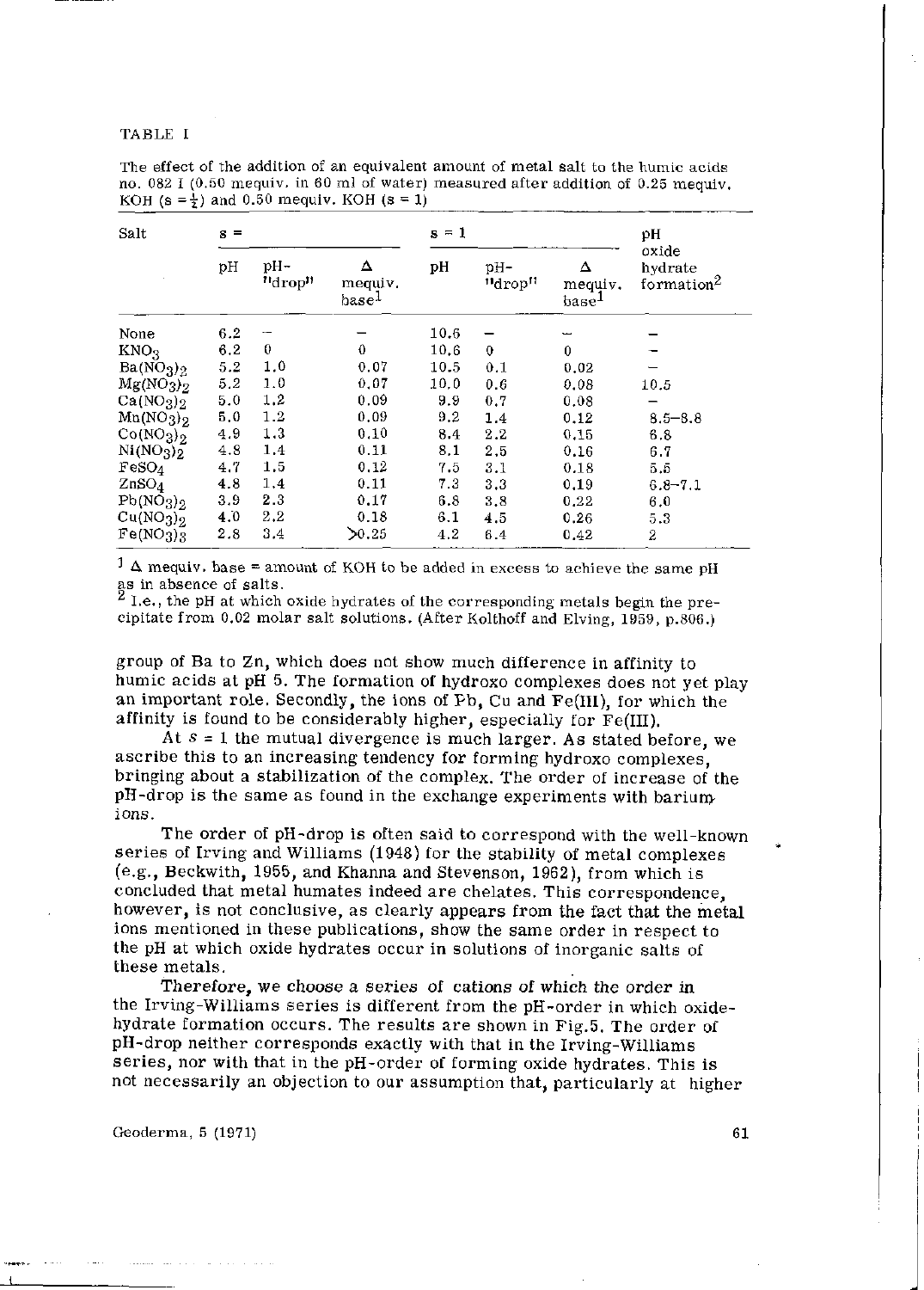lrving-Williams:Ba<Ca<Mg<Mn<Fe(II> < Zn<Co<P b <Ni <Cu **X**  pH-drop : Ba = Mg < Ca < Mn< Co < Zn = Ni < FeKD)< Cu <Pb < Al < Fe (UI) at s=i/2 **X w**  pH at oxide hydrate: Mg>Mn>Zn\_ ^ > Co > Ni > Pb > Fe(H)>Cu > Al > Fe(IH) formation pH-drop : Ba < Ca a. Mg < Mn < Co\_ < Ni < ^Fe(D)<\_Zn < Pb < Cu < Al < Fe (HU at s:1 Irving - Williams : Ba « Ca < Mg < Mn < Fe (ü )< Zn < Co < Pb \* Ni < Cu

Fig.5. Order of magnitude of the pH-"drop" of the humic-acids solution (0.50 mequiv.) upon adding the mentioned metal ions, after previous addition of 0.25 mequiv. KOH ( $s=\frac{4}{2}$ ) and 0.50 mequiv. KOH ( $s=1$ ), respectively, compared with the sequence in the Irving-Williams series and with the order of pH at which oxide hydrates are formed in solutions of inorganic salts of these metals.

pH, hydroxo complexes are formed, as it is well known that the concerning equilibria often are very complicated. In this direction points also the somewhat deviating course of the curves for nickel and zinc (Fig.4).

## *Comparison of different humic acids*

Similar titrations were carried out with different humic acids. In Table II only those data are mentioned which refer to calcium and copper $(II)$ .

Firstly, the different behaviour of the natural and the synthetic acids may be mentioned. The average values and standard deviations are calculated for both groups. At  $s = \frac{1}{2}$  the difference in pH-drop in presence of copper nitrate is highly significant ( *P=* 0.01). This difference is caused by the fact that the stronger acid groups (presumably carboxyl groups) of natural humic acids are considerably stronger acidic than those of the synthetic humic acids, as the curves in Fig.6 for humic acids, without salts, clearly show. This implies that in this respect the synthetic humic acids are not the closely resembling "model substances" of the natural product as they are often supposed to be.

A more interesting conclusion from Table II is, that the relatively small mutual differences between natural humic acids and also those between synthetic humic acids show no correlation with the amount of nitrogen or of "rest" (which is an approximation for the amount of oxygen) per 0.50 mequiv. humic acids. In the same respect, the different ratio of stronger (COOH ?) and weaker acid groups (phenolic OH?), if indeed real, seems not to play a role. For example, the  $p$ H-values in Table II b (without salt, with  $Ca^{2+}$  and with  $Cu^{2+}$ , respectively) almost coincidents with the corresponding values of Ha.II b. Also, only at a pH lower than 6, the pH-drop with copper of Ha.V deviates significantly from those of Ha.I b and Ha.II b. However, at 0.50 mequiv. of these humic acids, the amounts of nitrogen are 11.9, 7.3 and 0 mg, and the ratio "COOH/OH" was  $1/5$ ,  $1/4$  and  $1/3$ .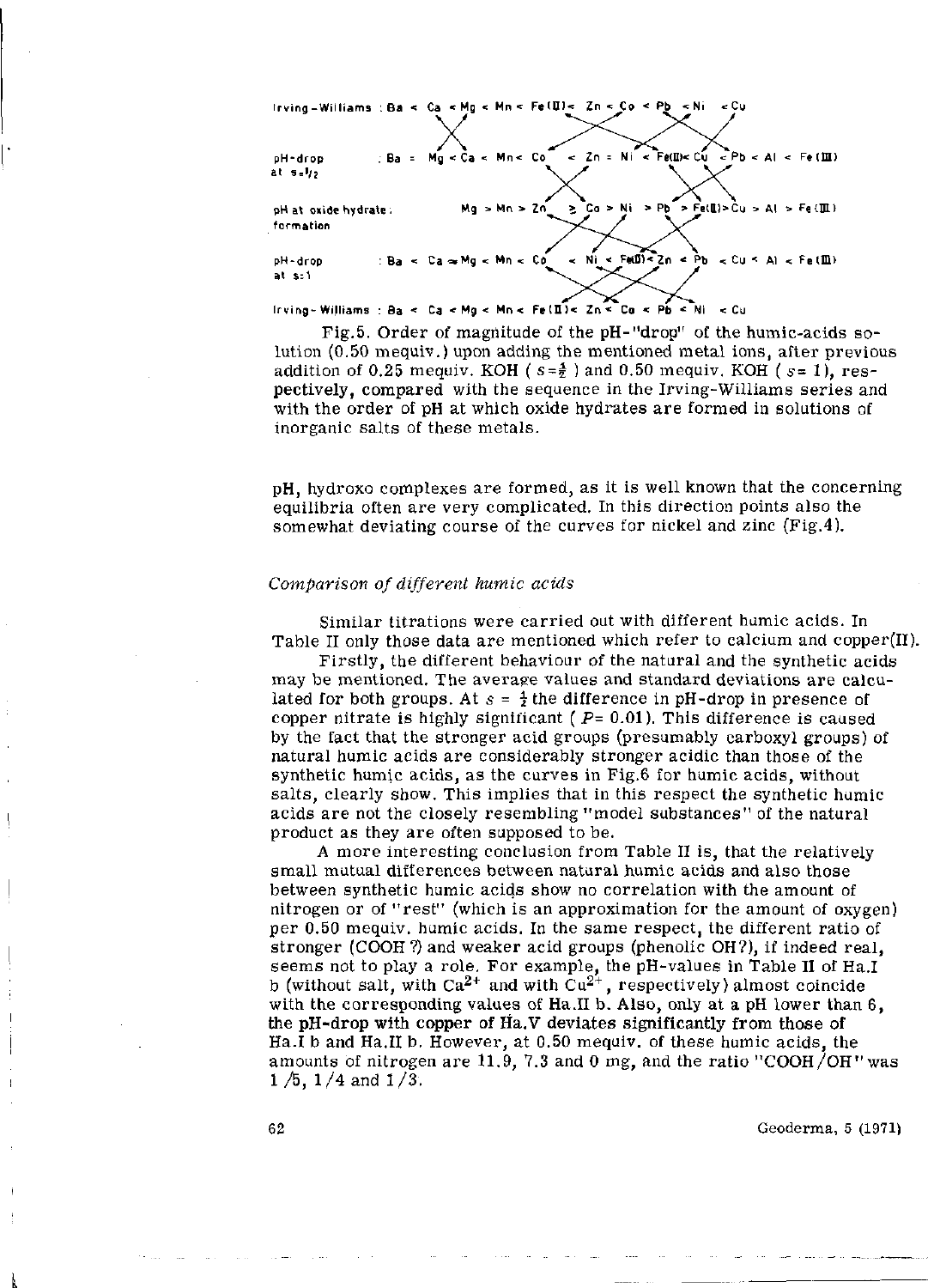| No. of<br>humic                   | Origin                                                                                                                      | After addition of        |                 |                                               |                                              |                                            |                            | humic acids                                                                           | Per 0.50 mequiv        | $\mathbb{I}$     | 11000H/GH <sup>12</sup>                      |
|-----------------------------------|-----------------------------------------------------------------------------------------------------------------------------|--------------------------|-----------------|-----------------------------------------------|----------------------------------------------|--------------------------------------------|----------------------------|---------------------------------------------------------------------------------------|------------------------|------------------|----------------------------------------------|
| acid                              |                                                                                                                             | 0.25 mequiv. KOH         |                 |                                               | $0.50$ mequiv. KOH                           |                                            |                            |                                                                                       |                        |                  |                                              |
|                                   |                                                                                                                             | without<br>salts<br>Hq   | pH-drop<br>with |                                               | without<br>salts<br>E                        | pH-drop<br>with                            |                            | Z<br>mg                                                                               | $\rm mag~O^1$          |                  |                                              |
|                                   |                                                                                                                             |                          | ೈ               | ರೆ                                            |                                              | ರ                                          | ರೆ                         |                                                                                       |                        |                  |                                              |
| 082                               | peaty sand soils                                                                                                            | c.3                      |                 |                                               | 10.6                                         | $\sim 0$                                   |                            | 3.0                                                                                   | 35.5                   | 0.49             |                                              |
| 082II                             | $\mathbf{11s}$<br>peaty sand so:                                                                                            |                          |                 | a si si si si si si si<br>Mana si si si si si |                                              |                                            | うてきアンフォルス<br>ひとうじんしょう      |                                                                                       | 34.0                   | 0.55             | 4 6 6 9 9 9 9 9 9 9<br>1 1 1 1 1 1 1 1 1     |
| 114                               |                                                                                                                             |                          |                 |                                               |                                              |                                            |                            | 2.3                                                                                   |                        | 0.46             |                                              |
| 094 B                             | sandy soils (arable land)<br>heavy clay soil                                                                                |                          |                 |                                               |                                              |                                            |                            |                                                                                       | $36.0$<br>$37.5$       | 0.46             |                                              |
| $1230$<br>$113$<br>$113$<br>$113$ | extract<br>wood peat, 2.                                                                                                    | ဓထဓဖ္ဓမ္က<br>မဟမ္ပမေတ္တမ | 100000000       |                                               | $0.5664$ $0.666$<br>$0.000000$<br>$0.000000$ |                                            |                            | 4 9 9 9 9 9<br>4 9 9 9 9 1                                                            | $35 - 35$<br>$35 - 35$ | 0.49             |                                              |
|                                   | extract<br>wood peat, 3.                                                                                                    |                          |                 |                                               |                                              |                                            |                            |                                                                                       |                        | $0.56$<br>$0.41$ |                                              |
|                                   | black raised bog peat                                                                                                       |                          |                 |                                               |                                              |                                            |                            |                                                                                       |                        |                  |                                              |
|                                   | ammoniated black peat                                                                                                       |                          |                 |                                               |                                              |                                            |                            |                                                                                       |                        | 0.49             |                                              |
|                                   | Average                                                                                                                     | 6.02                     | 1.05            | 2.25                                          |                                              |                                            | 4.7                        |                                                                                       |                        |                  |                                              |
|                                   | $\widehat{\mathbf{e}}$<br>Standard deviation                                                                                | 0.25                     | 0.24            | 0.24                                          | $\frac{10.51}{0.16}$                         | $\begin{array}{c} 0.5 \\ 0.23 \end{array}$ | 0.30                       |                                                                                       |                        |                  |                                              |
|                                   | $\begin{array}{l} \texttt{3 + NH4OH + O2} \\ \texttt{2 + NH4OH + O2} \\ \texttt{3 + NaOH + O2} \end{array}$<br>hydroquinone |                          | $\frac{5}{2}$   |                                               |                                              | 0.4                                        |                            |                                                                                       | 30.9                   | 0.48             | $\frac{5}{1}$                                |
| 」<br>□ □ > 日 <mark>ン</mark>       | hydroquinone                                                                                                                |                          |                 |                                               |                                              |                                            |                            |                                                                                       |                        | 0.54             |                                              |
|                                   | hydroquinone                                                                                                                | 8<br>2222                |                 |                                               |                                              |                                            |                            |                                                                                       | $304$<br>$293$         | 0.62             |                                              |
|                                   | pyrogallol + NH <sub>4</sub> OH + O <sub>2</sub>                                                                            | 7.2                      | $-0.41$         | မေ့ ဂဝေက<br>ကကက်က                             | $10.7$<br>$10.6$<br>$10.3$<br>$10.7$         |                                            | မာမာမာမာမာ<br>မော်နာမာမာမာ | $\begin{array}{ccc} 0 & 0 & 0 \\ 0 & -1 & 0 \\ 0 & 0 & 0 \\ 0 & 0 & 0 \\ \end{array}$ | 26.0                   | 0.68             | $\frac{4}{11}$ $\frac{3}{11}$ $\frac{6}{11}$ |
|                                   | + $NaOH + O2$<br>pyrocatechole                                                                                              | 8.4                      |                 |                                               |                                              |                                            |                            |                                                                                       | 30.0                   | 0.57             |                                              |
|                                   | Average                                                                                                                     | 7.72                     | $\frac{8}{3}$   | ။<br>က                                        | 10.60                                        | 0.4                                        | $\frac{4}{1}$ .            |                                                                                       |                        |                  |                                              |
|                                   | Standard deviation (s)                                                                                                      | 0.45                     | $0.27\,$        | 0.41                                          | 0.17                                         | 0.12                                       | 0.41                       |                                                                                       |                        |                  |                                              |

Geoderma , 5 (1971)

 $\hat{\mathcal{L}}$  and

المتعد

**H m <** 

63

 $\hat{\mathcal{L}}$ 

J,

ú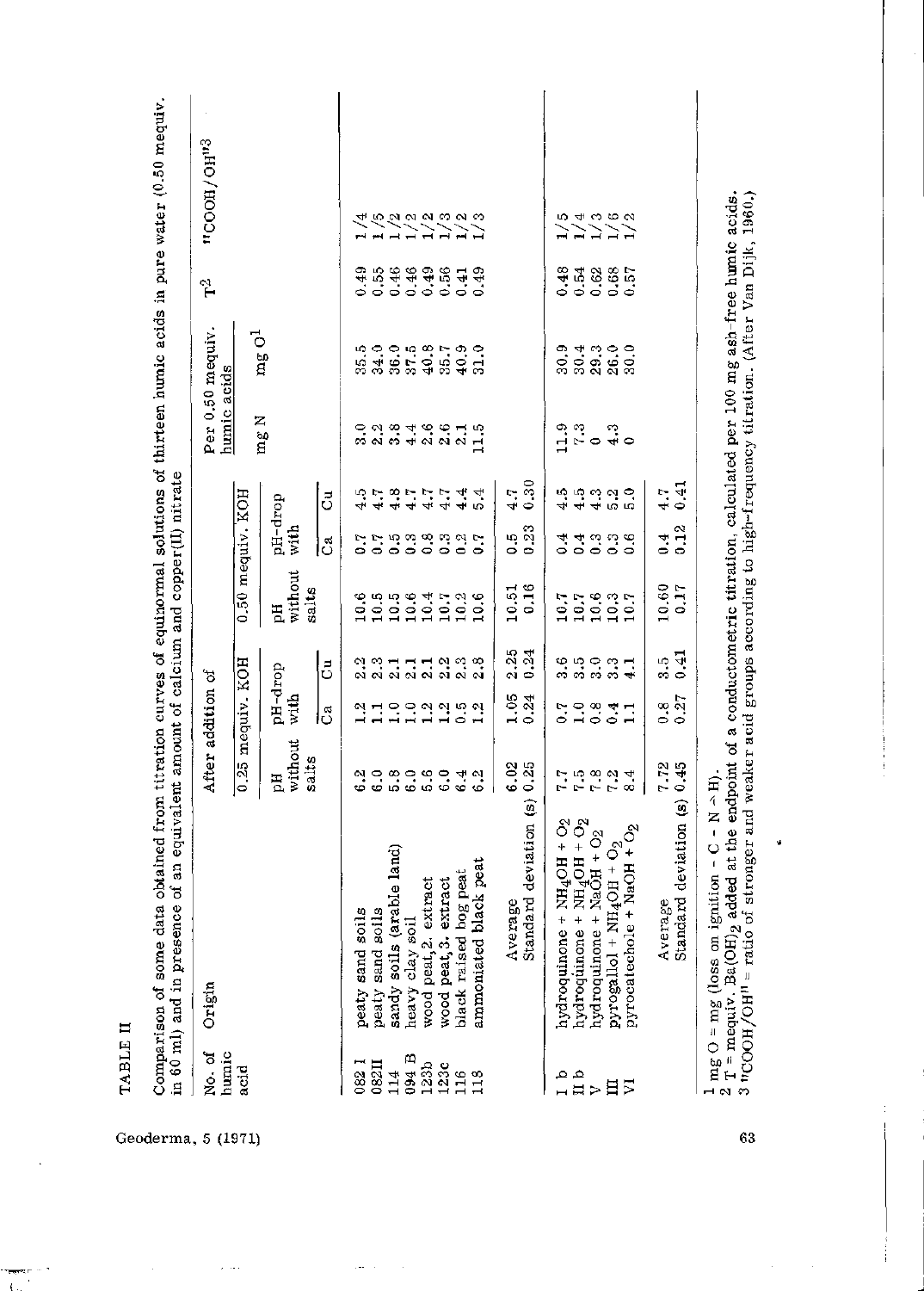

Fig.6. Potentiometrie titration of 0.50 mequiv. synthetic humic acids no. I b (fully drawn curves) and natural humic acids no. 114 (dashed curves) in 60 ml of water, without salts  $(-)$ , and in presence of 0.50 mequiv. Ca- or Cu-nitrate, respectively.

Although this is no conclusive proof, these facts suggest that the nitrogen in the humic acids does not play an important role in the cation binding. This binding seems to occur predominantly between the cation and 0-anion groupings, which are protonated in undissociated humic acids.

A possible explanation for the small mutual differences in cation binding between the humic acids is given by Kleist (1965), who states that there is an interaction between metal ions and stable free radicals, and that the content of the latter is not the same for all humic acids.

## *Some notes on the nature and the stability of the cation binding*

According to the "Nomenclature of Inorganic Chemistry" of the I.U.P.A.C. (1959), the name "chelate" says nothing of the nature of the bond, but only that a bidentate ligand is attached, to one central atom. The binding of cations to negatively charged groups of an ion exchanger is always, at least partly, caused by electrostatic forces (Coulomb forces). A s a result of a "deformation" of the cation and eventually of the ligand, however, the bond may have a more or less strongly covalent character. Also on account of the titration results discussed above, we think there is no room for doubt, that the bond between metal ions of the first transition series and chelate ligands of the humic acids is partially covalent. (In this respect, therefore, we put it in other words than Martin and Reeve, 1958, and Khanna and Stevenson, 1962.)

As to be expected, the titration curves gave no indication of such a specific interaction with alkali ions. With alkaline earth ions, there was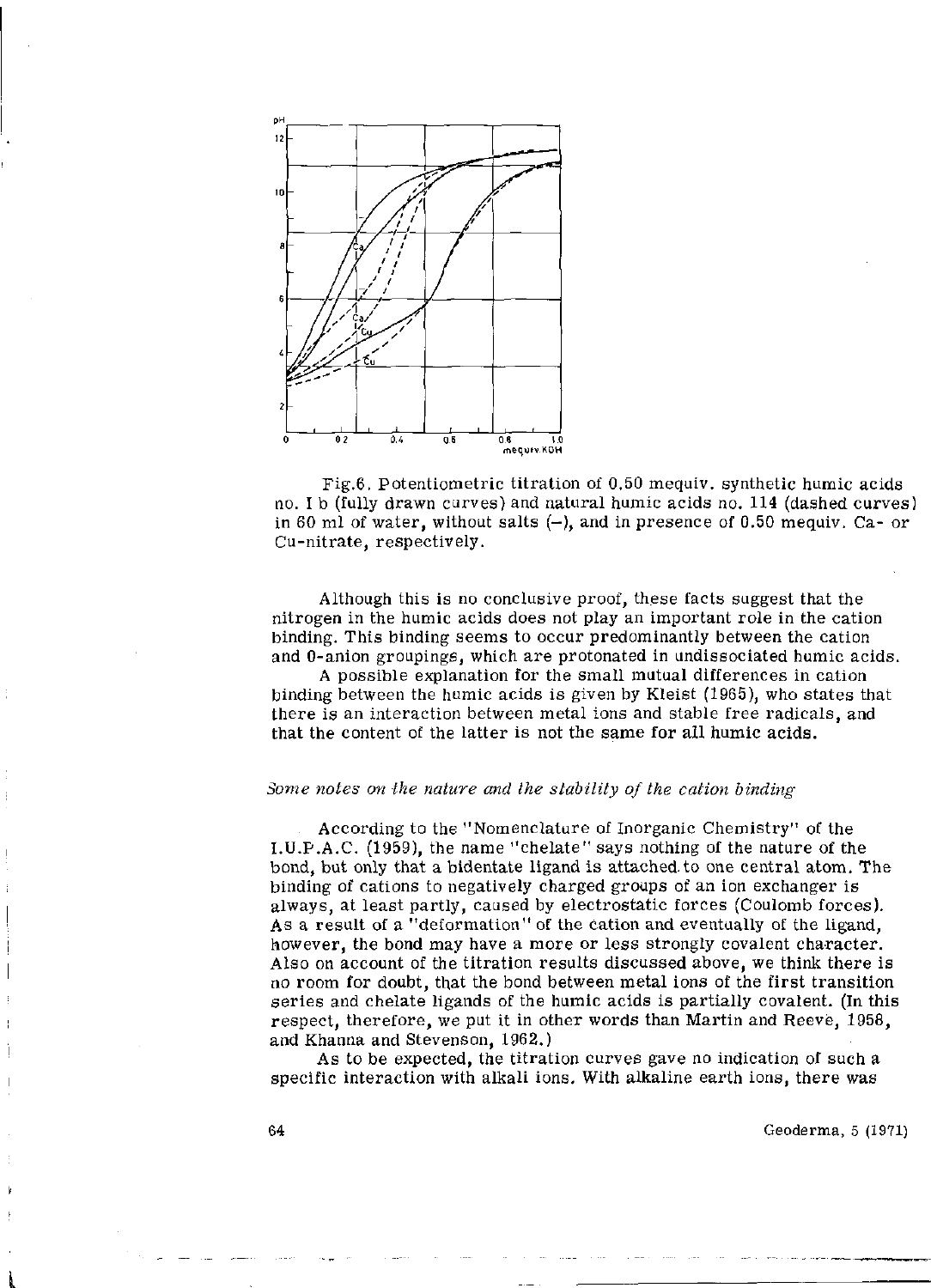a strong interaction, but this does not necessarily mean that it is partially non-electrostatic. Exchange experiments, analogous to those which Hutschneker (1955) carried out with ion exchangers, however, indicated that this interaction is indeed not purely electrostatic.

To have an idea of the magnitude of the stability of the metal-humate binding under certain conditions, we designed "competition" experiments (see end of section "Materials and methods") for copper between humic acids and a number of chelating substances of which the stability constants with copper were known. (The same kind of experiments, however,with soil and zinc, were made by Himes and Barber, 1957).

Part of the results are given in Table III. It is found that with ATA the greater part of the copper is bound by this compound. ADA, however, can only remove about 55% of the copper from the natural humic acids, and salicylic acid about 30%. This suggests that the logarithm of the conditional stability constant for copper humates (at  $pH_0$  6) is about 7. This value agrees quite well with the logarithm of the mean conditional formation constant which Coleman et al. (1956) calculated for a copper-peat complex, viz. 6.5. A value of exactly 7.0 for the conditional stability constant of a humic acid-copper complex at pH 5.0 was found by Courpron (1967), using the method of Schubert (1948). Although then a value somewhat upwards of 7.0 has to be expected at pH 6, there is an excellent agreement with our estimate. However, since the conditional stability constants Courpron found for copper and zinc complexes of humic and fulvic acids are considerably lower than those found by Schnitzer and Skinner (1966) and Randhawa and Broadbent (1965), the question still cannot be considered as definitely settled.

With one of the humic acids (no.082 I) we performed the same experiment with glycine and serine as "competitors". (Amino acids, exudated

|  | TABLE III |  |
|--|-----------|--|
|  |           |  |

Partition of copper between humic acids and aminotriacetic acid, aminodiacetic acid and salicylic acid, when adding equivalent amounts of the latter acids to copper humates suspended in  $0.1$  N KNO<sub>3</sub>, at pH  $6.0$ 

| Humic<br>acid<br>$no.$ <sup>1</sup> | $pH - M$<br>with Cu | $mg$ per $0.50$<br>mequiv. |                         | "COOH/OH" | Percentage of copper retained<br>by humic acids in presence of |                                            |    |
|-------------------------------------|---------------------|----------------------------|-------------------------|-----------|----------------------------------------------------------------|--------------------------------------------|----|
|                                     |                     | N                          | $\mathfrak{n}_{\Omega}$ |           |                                                                | ATA $(8.9)^2$ ADA $(7.0)^2$ S.A. $(3.5)^2$ |    |
| 082 1                               | 4.5                 | 3.0                        | 35.5                    | 1/4       | 9                                                              | 45                                         | 73 |
| 116                                 | 4.4                 | 2.2                        | 40.9                    | 1/2       | 8                                                              | 40                                         |    |
| 118                                 | 5.4                 | 11.5                       | 31.0                    | 1/3       | 17                                                             | 47                                         |    |
| $117^{3}$                           | -                   | 2.7                        | 33.2                    | 1/6       | 8                                                              | 44                                         | 64 |
| II <sub>b</sub>                     | 4.5                 | 7.3                        | 30.4                    | 1/4       | 2                                                              | 20                                         | 68 |
| v                                   | 4.3                 | 0                          | 29.3                    | 1/3       | 2                                                              | 30                                         | 73 |

 $1$  For origin, see Table II.

<sup>2</sup> Values in parentheses: log conditional stability constants of the corresponding c chelates, derived from data of Ringbom (1959) and Rosotti and Rosotti (1961).<br>
<sup>3</sup> Extracted from a podzel P beginner Extracted from a podzol B horizon.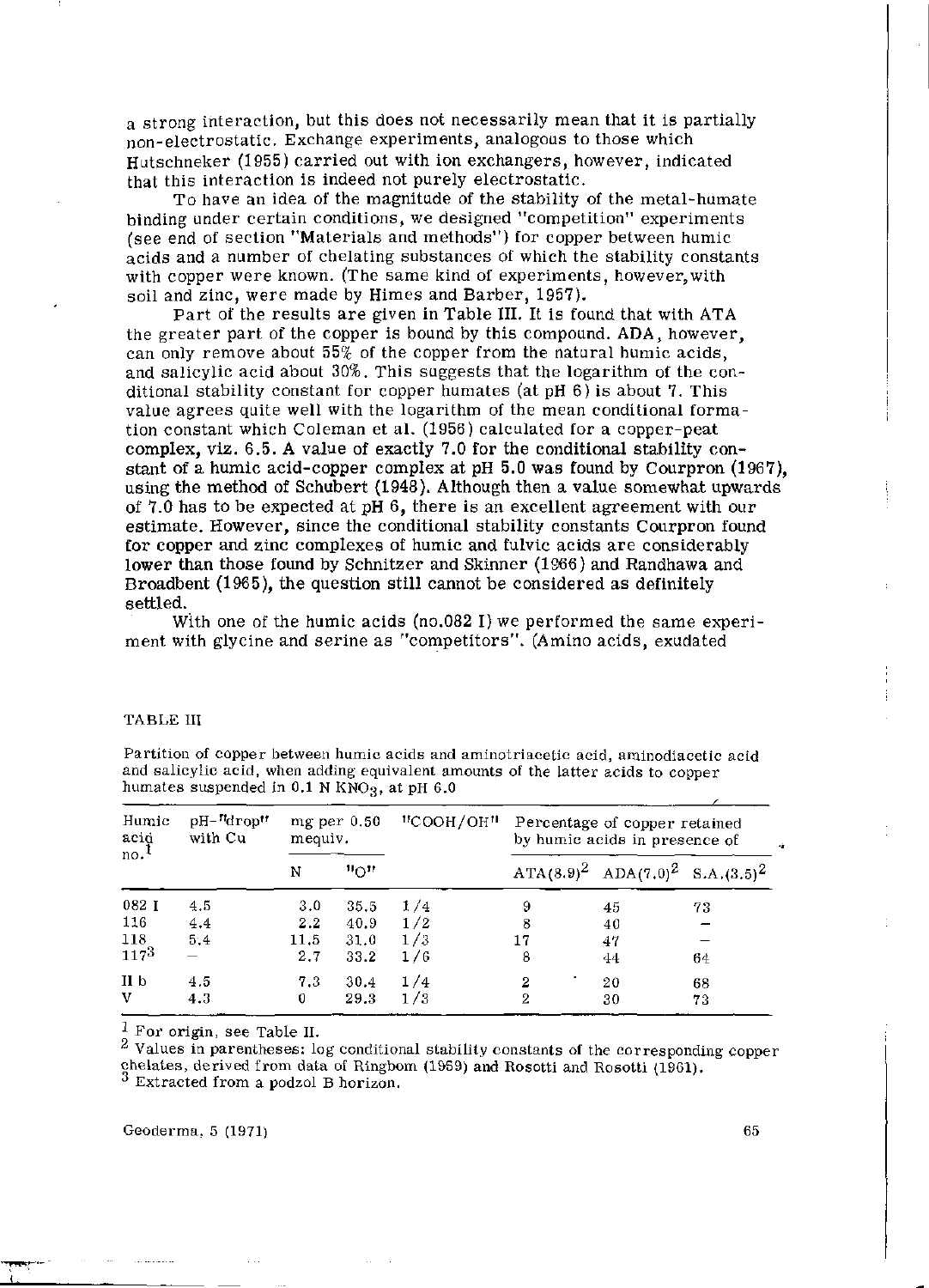from plant roots, might be potential carriers for microelements from humâtes to plant roots.) Although the logarithmic value of their conditional stability constants at pH 6.0 is 11.4, still 45 and 41 *%,* respectively, of the coppe: was found to be retained by the humic acids, which disagrees with the resul obtained with ATA and ADA. A possible explanation might be the forming of mixed complexes. The latter results indicate that the partition of copper between humic acids and a given chelating compound cannot be predicted from the conditional stability constants only.

Table III further suggests that there are no large differences in the stability constants of natural humic acids, notwithstanding different "COOH/OH"-ratios and "0"-contents. Humic acid no.118, extracted from ammoniated peat, seems to bind copper more strongly, which also becomes obvious from the pH-"drop" with copper. A possible effect of the high nitrogen content is not supported by the results with synthetic humic acids which, for that matter, again show a behaviour deviating from that of the natural products.

#### REFERENCES

Basu, A.N., Mukherjee, D.C. and Mukherjee, S.K., 1964. Interaction between humic acid fraction of soil and trace element cations. J. Indian Soc. Soil Sei., 12: 311-318.

Beckwith, R.S., 1955. Metal complexes in soils. Australian J. Agr. Res., 6: 685-698. Beckwith, R.S., 1959. Titration curves of soil organic matter. Nature, 184: 745-746. Coleman, N.T., McClung, A.C. and Moore, D.P., 1956. Formation constants lor

Cu(II)-peat complexes. Science, 123: 330-331. Courpron, C, 1967. Détermination des constantes de stabilité des complexes organométalliques des sols. Ann. Agron., 18: 623-638.

Fiskell, J.G.A., 1965. Copper. In: C.A. Black (Editor-in-Chief), Methods of Soil Analysis, 2. Chemical and Microbiological Properties. Am. Soc. Agron., Madison, Wise , pp.1078-1089.

Hirnes, F.L. and Barber, S.A., 1957. Chelating ability of soil organic matter. Soil Sei. Soc. Am. Proc , 21: 368-373.

Hutschneker, K., 1955. Ionengleichgewichte an Kationenaustauschern verschiedener Austauschkapazität. Thesis, Eidgenöss. Tech. Hochschule, Zürich, 78 pp.

Irving, H. and Williams, R.J.P., 1948. Order of stability of metal complexes. Nature, 162: 746-747.

I.U.P.A.C. (International Union of Pure and Applied Chemistry), 1959. Nomenclature of Inorganic Chemistry. Butterworths, London, 94 pp.

Khanna, S.S. and Stevenson, F.J., 1962. Metallo-organic complexes in soil, I. Soil Sei., 93: 298-305.

Kleist, H., 1965. Untersuchungen über Metall-Huminsäure-Verbindungen. Wiss. Z. Univ. Rostock, Math.-Naturwiss. Reihe, 14: 415.

Kolthoff, I.M. and Elving, P.I. (Editors), 1959. Treatise on Analytical Chemistry, I. Theory and Practice. Interscience, New York, N.Y., 1: 809 pp.

Martell, A.E. and Calvin, M., 1953. Chemistry of the Metal Chelate Compounds. prentice Hall, New York, N.Y., 613 pp.

Martin, A.E. and Reeve, R., 1958. Chemical studies of podzolic illuvial horizons. J. Soil Sei., 9: 81-88.

Mortensen, J.L., 1963. Complexing of metals by soil organic matter. Soil Sei. Soc. Am. Proc , 27: 179-186.

Randhawa, N.S. and Broadbent, F.E., 1965. Soil organic matter-metal complexes, 6. Soil Sei., 99: 362-366.